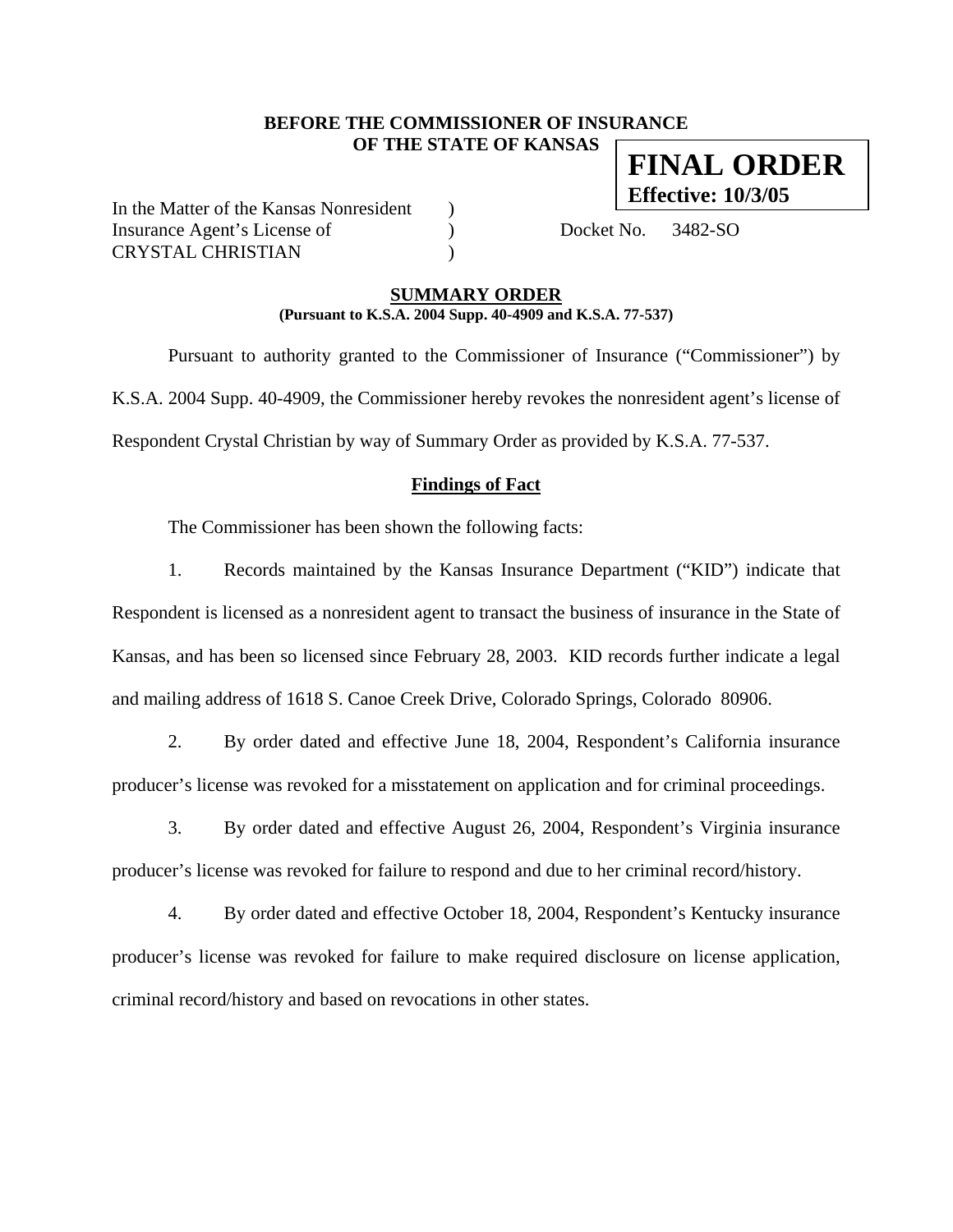5. By order dated and effective November 8, 2004, Respondent's Connecticut insurance producer's license was revoked for failure to make required disclosure on license application.

6. To date, Respondent has not notified KID of these actions.

#### **Applicable Law**

7. K.S.A. 2004 Supp. 40-4909(a) provides, in relevant part:

"The commissioner may deny, suspend, revoke or refuse renewal of any license issued under this act if the commissioner finds that the applicant or license holder has . . . (2) Violated (A) Any provision of chapter 40 of the Kansas Statutes Annotates, and amendments thereto, or any rule and regulation promulgated thereunder . . [or](9) Had an insurance agent license, or its equivalent, denied, suspended or revoked in any other state, district or territory. . . ." K.S.A. 2004 Supp. 40-4909(a).

8. Administrative regulations require that a person licensed in this state as an insurance agent shall, within 30 days of the occurrence, report enumerated events to the Commissioner. Among these events is disciplinary action against the agent's license by the insurance regulatory official of any other state or territory. K.A.R. § 40-7-9.

9. The Commissioner may revoke any license issued under the Insurance Agents Licensing Act if the Commissioner finds that the insurable interests of the public are not properly served under such license. K.S.A. 2004 Supp. 40-4909(b).

#### **Conclusions of Law**

10. The Commissioner has jurisdiction over Respondent as well as the subject matter of this proceeding, and such proceeding is held in the public interest.

11. The Commissioner concludes that Respondent's Kansas license may be revoked solely because Respondent has had an agent's license or its equivalent revoked in another state.

2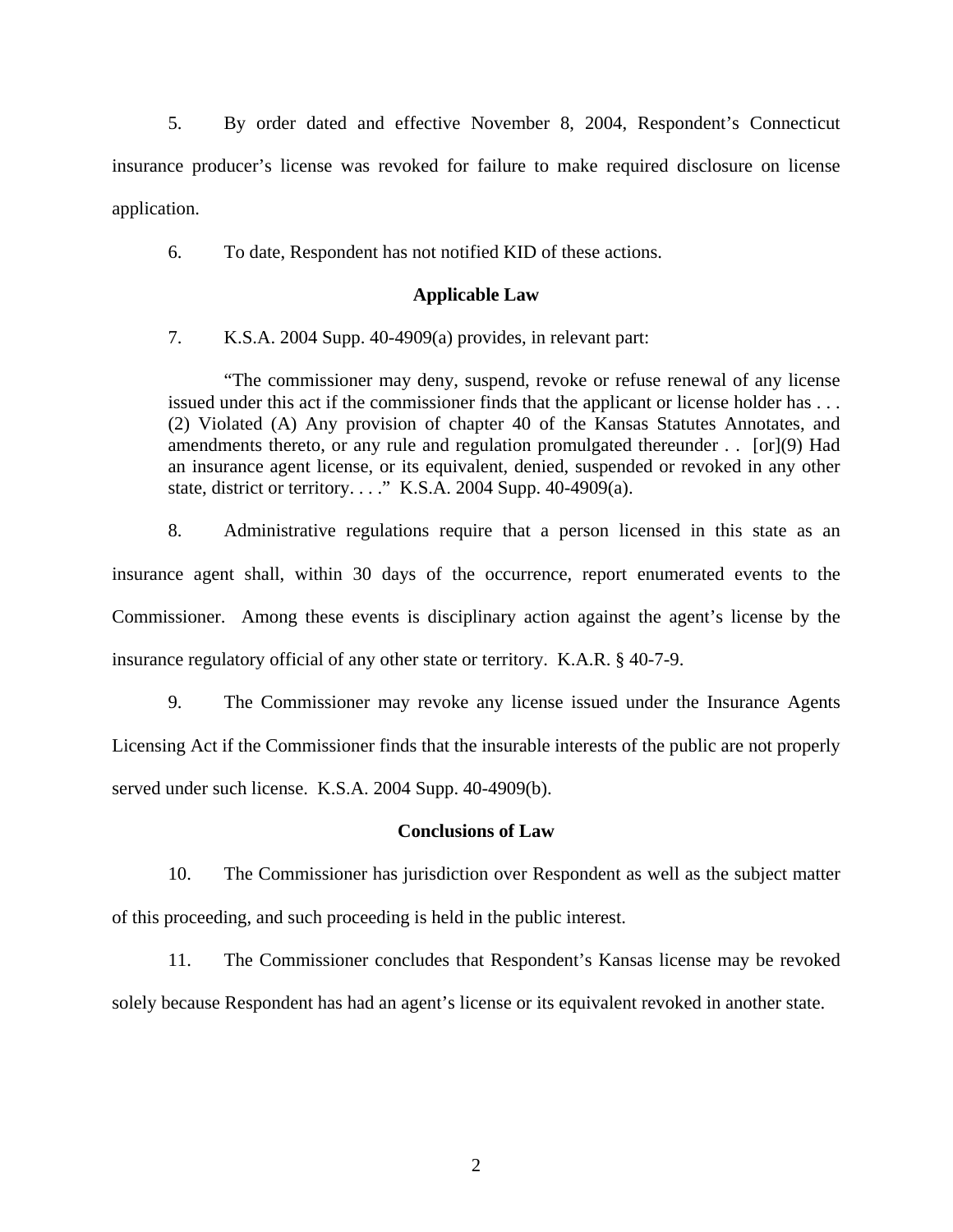12. The Commissioner also concludes that Respondent's license may be revoked because Respondent has violated the regulation requiring an agent to report a disciplinary action taken by another regulatory authority against a professional license.

13. Accordingly, the Commissioner concludes that sufficient grounds exist for the revocation of the insurance agent's license of Crystal Christian pursuant to K.S.A. 2004 Supp. 40-4909(a).

14. In addition, the Commissioner finds that the insurance agent's license of Crystal Christian should be revoked without delay for the protection of the insurable interests of the public pursuant to K.S.A. 2004 Supp. 40-4909(b).

15. Based on the facts and circumstances set forth herein, it appears that the use of summary proceedings in this matter is appropriate, in accordance with the provisions set forth in K.S.A. 77-537(a), in that the use of summary proceedings does not violate any provision of the law and the protection of the public interest does not require the KID to give notice and opportunity to participate to persons other than Crystal Christian.

**IT IS THEREFORE ORDERED BY THE COMMISSIONER OF INSURANCE THAT** the Kansas nonresident insurance agent's license of Crystal Christian is hereby **REVOKED**.

# **IT IS SO ORDERED THIS \_15th\_ DAY OF SEPTEMBER 2005, IN THE CITY OF TOPEKA, COUNTY OF SHAWNEE, STATE OF KANSAS.**



 $\angle$ s/ Sandy Praeger $\angle$ Sandy Praeger Commissioner of Insurance

 $\angle$ s/ Jojn W. Campbell $\Box$ John W. Campbell General Counsel

3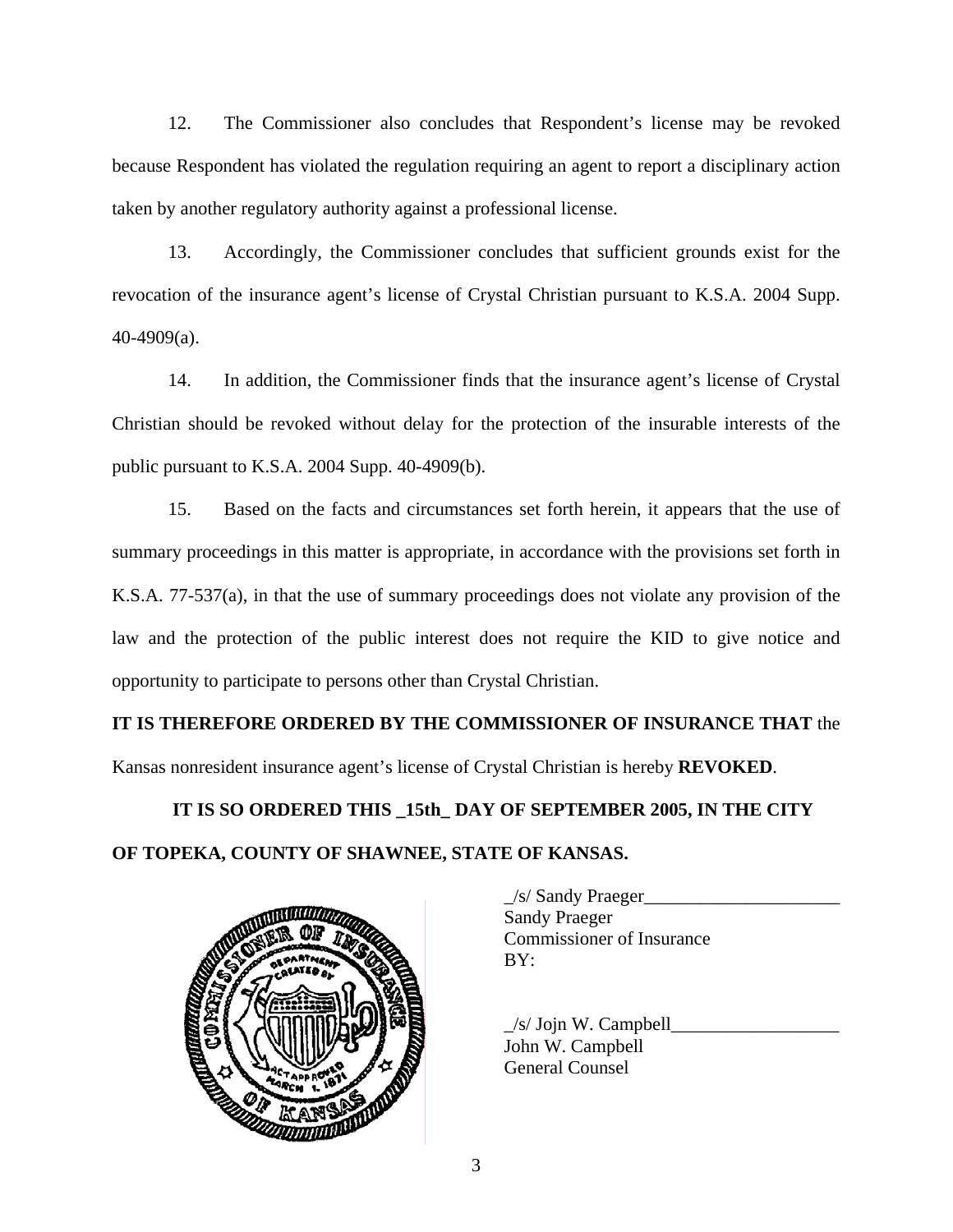**NOTICE: In the event the Petitioner files a petition for judicial review, the agency officer designated pursuant to K.S.A. 77-613(e) to receive service of a petition for judicial review on behalf of the KID is John W. Campbell, General Counsel, Kansas Insurance Department, 420 S.W. 9th St., Topeka, KS 66612-1678.** 

#### **Certificate of Service**

 The undersigned hereby certifies that she served a true and correct copy of the above and foregoing **Notice** and **Summary Order** on this \_15th\_ day of September 2005, by causing the same to be deposited in the United States Mail, first class postage prepaid, addressed to the following:

 Crystal Christian 1618 S. Canoe Creek Drive Colorado Springs, CO 80906

> $\angle$ s/ Shelley J. Diehl $\angle$ Shelley J. Diehl